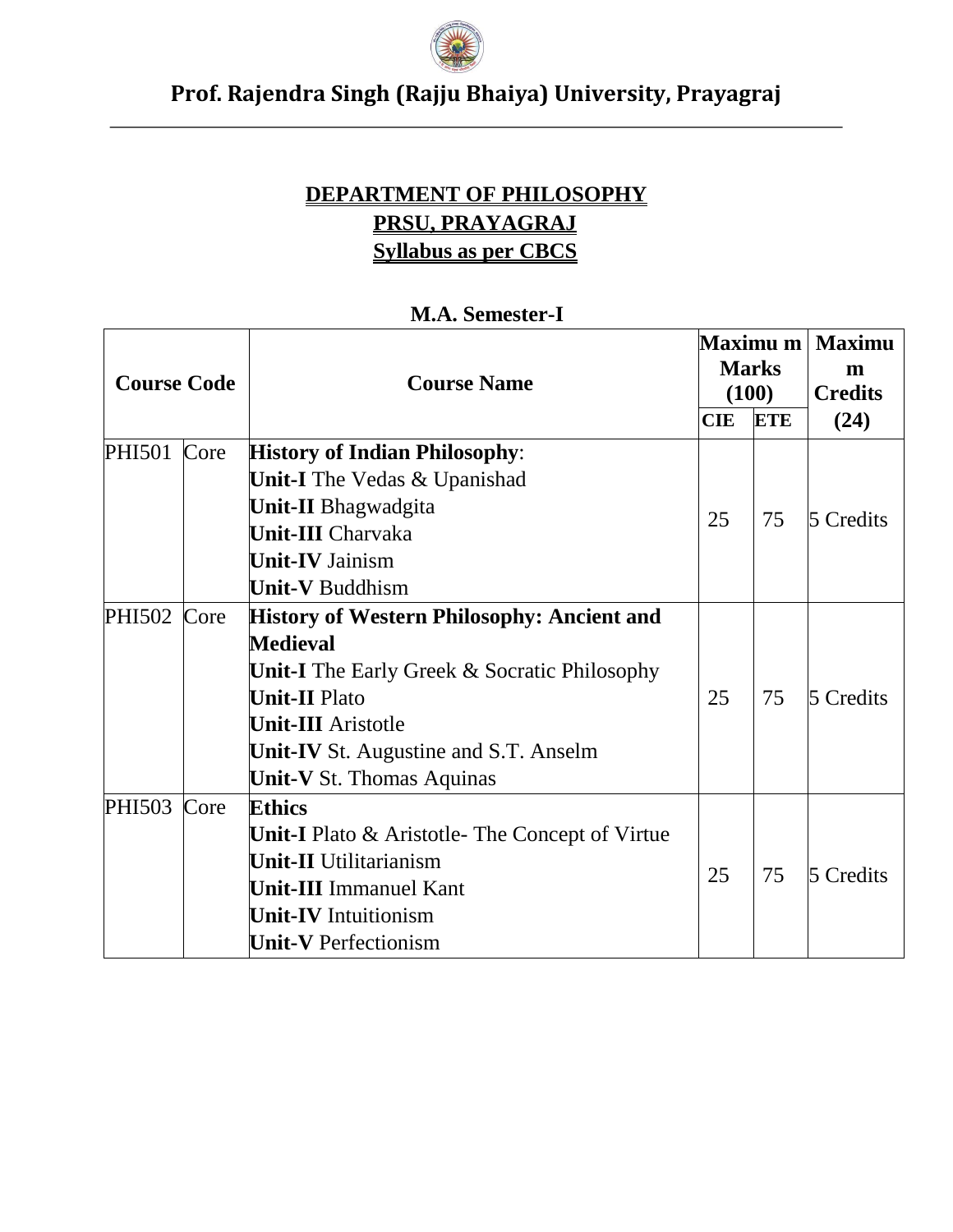

| PHI-        |      | <b>Symbolic Logic-I</b>                                                                                                                   |     |    |           |
|-------------|------|-------------------------------------------------------------------------------------------------------------------------------------------|-----|----|-----------|
| 551         |      | Unit-I What is Logic? Deduction & Induction.<br>The Nature of Argument, Truth and Validity,<br>Symbolic Logic.                            |     |    |           |
|             |      | <b>Unit-II</b> Simple and Compound Statements.                                                                                            |     |    |           |
|             | ive  | Elect Argument forms and Truth Tables, Statement<br>Forms.                                                                                | 25  | 75 | 5 Credits |
|             |      | <b>Unit-III</b> Formal Proof of Validity, Rule of                                                                                         |     |    |           |
|             |      | Replacement, Proving Invalidity, Rule of<br><b>Conditional Proof.</b>                                                                     |     |    |           |
|             |      | <b>Unit-IV</b> Rule of Indirect Proof, Proofs of                                                                                          |     |    |           |
| <b>Or</b>   |      |                                                                                                                                           |     |    |           |
|             |      | Tautologies, Strengthened Rule of Conditional<br>Proof, Shorter Truth Table Technique.<br><b>Unit-V</b> Singular and General Proposition, |     |    |           |
|             |      | Proving Validity Preliminary quantification                                                                                               |     |    |           |
|             |      | Rules, Proving Invalidity. Or<br><b>Comparative Religion</b>                                                                              |     |    |           |
|             |      |                                                                                                                                           |     |    |           |
| PHI-<br>552 |      | <b>Unit-I</b> The Central Concepts of Hinduism,<br>Jainism, Buddhism & Sikhism.                                                           |     |    |           |
|             |      | <b>Unit-II Hinduism</b>                                                                                                                   |     |    |           |
|             |      | <b>Unit-III Jainism</b>                                                                                                                   |     |    |           |
|             |      | <b>Unit-IV Buddhism</b>                                                                                                                   |     |    |           |
|             |      | <b>Unit-V Sikhism</b>                                                                                                                     |     |    |           |
|             |      | Possibility and Need of Comparative Religion,                                                                                             |     |    |           |
|             |      | Communality and differences among religions,<br>The Nature of inter-religious dialogue and                                                |     |    |           |
|             |      | understanding, religious experience, modes of                                                                                             |     |    |           |
|             |      | understanding the divine, The Theory of                                                                                                   |     |    |           |
|             |      | liberation, The Means for attaining liberation, The                                                                                       |     |    |           |
|             |      | God-Man relation in Religions, World Views                                                                                                |     |    |           |
|             |      | (Weltanschaunngen) in Religious immortality, the                                                                                          |     |    |           |
|             |      | doctrine or incarnation & Prophet hood, Religious                                                                                         |     |    |           |
|             |      | hermeneutics, Religion and Moral social values,                                                                                           |     |    |           |
|             |      | Religion and Secular Society.                                                                                                             |     |    |           |
| PHI531      | Core | <b>Minor Project</b>                                                                                                                      |     |    | 4 Credits |
|             |      |                                                                                                                                           | 100 |    |           |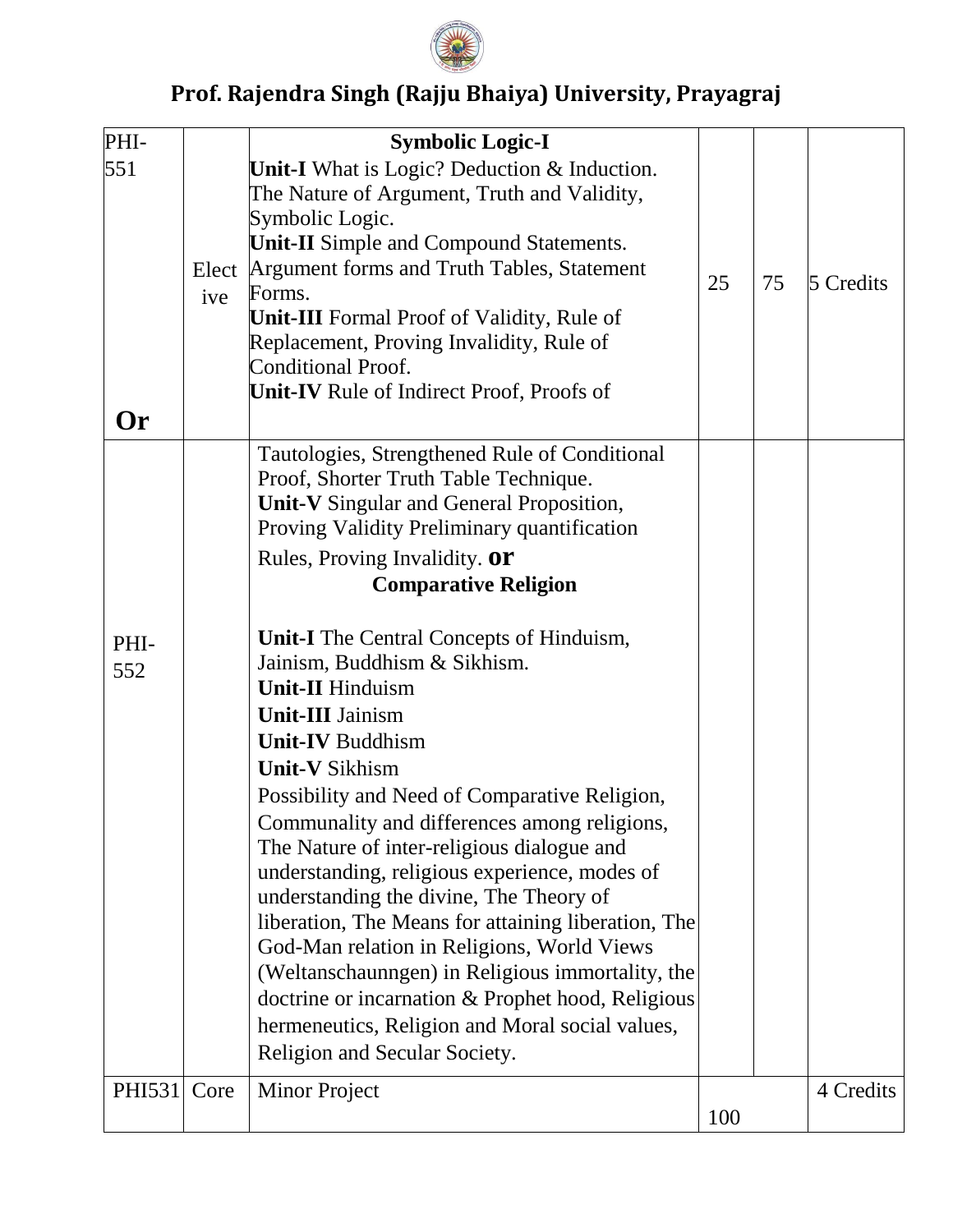

|      | <b>Course</b> | <b>Course Name</b>                                      |    | <b>Maximu</b><br>m Marks<br>(100) | <b>Maximu</b><br>m<br><b>Credits</b> |
|------|---------------|---------------------------------------------------------|----|-----------------------------------|--------------------------------------|
| Code |               |                                                         | CI | <b>ET</b>                         | (24)                                 |
|      |               |                                                         | E  | E                                 |                                      |
| PHI  | Core          | <b>History of Indian Philosophy:</b>                    |    |                                   |                                      |
|      |               | <b>Unit-I</b> Shamkhya-Yoga                             |    |                                   |                                      |
| 505  |               | Unit-II Nyaya-Vaiseshika                                |    |                                   |                                      |
|      |               | <b>Unit-III</b> Mimansa                                 | 25 | 75                                | 5 Credits                            |
|      |               | Unit-IV Vedanta: Advaita Vedanta of                     |    |                                   |                                      |
|      |               | Shamkaracharya                                          |    |                                   |                                      |
|      |               | <b>Unit-V</b> Vishistadvaita Vedanta of Ramanujacharya. |    |                                   |                                      |

#### **M.A. Semester-II**

| PHI | Core | <b>History of Western Philosophy:</b>                |    |          |           |
|-----|------|------------------------------------------------------|----|----------|-----------|
|     |      | <b>Unit-I</b> General Features of Rationalism and    |    |          |           |
| 506 |      | Empiricism                                           |    |          |           |
|     |      | <b>Unit-II</b> Immanuel Kant                         |    | 75       |           |
|     |      | <b>Unit-III</b> Johann Gottlieb Fichte and Friedrich | 25 |          | 5 Credits |
|     |      | Wilhelm Joseph Schelling                             |    |          |           |
|     |      | <b>Unit-IV</b> Georg Wilhelm Friedrich Hegel         |    |          |           |
|     |      | <b>Unit- V</b> Francis Herbert Bradley               |    |          |           |
| PHI | Core | <b>Meta Ethics</b>                                   |    |          |           |
|     |      | <b>Unit-I</b> George Edward Moore                    |    |          |           |
| 507 |      | <b>Unit-II William David Ross</b>                    |    | 25<br>75 | 5 Credits |
|     |      | <b>Unit-III</b> A.J. Ayer and Stevenson              |    |          |           |
|     |      | <b>Unit-IV</b> Richard Mervyn Hare                   |    |          |           |
|     |      | Unit-V Jean-Paul Charles Sartre                      |    |          |           |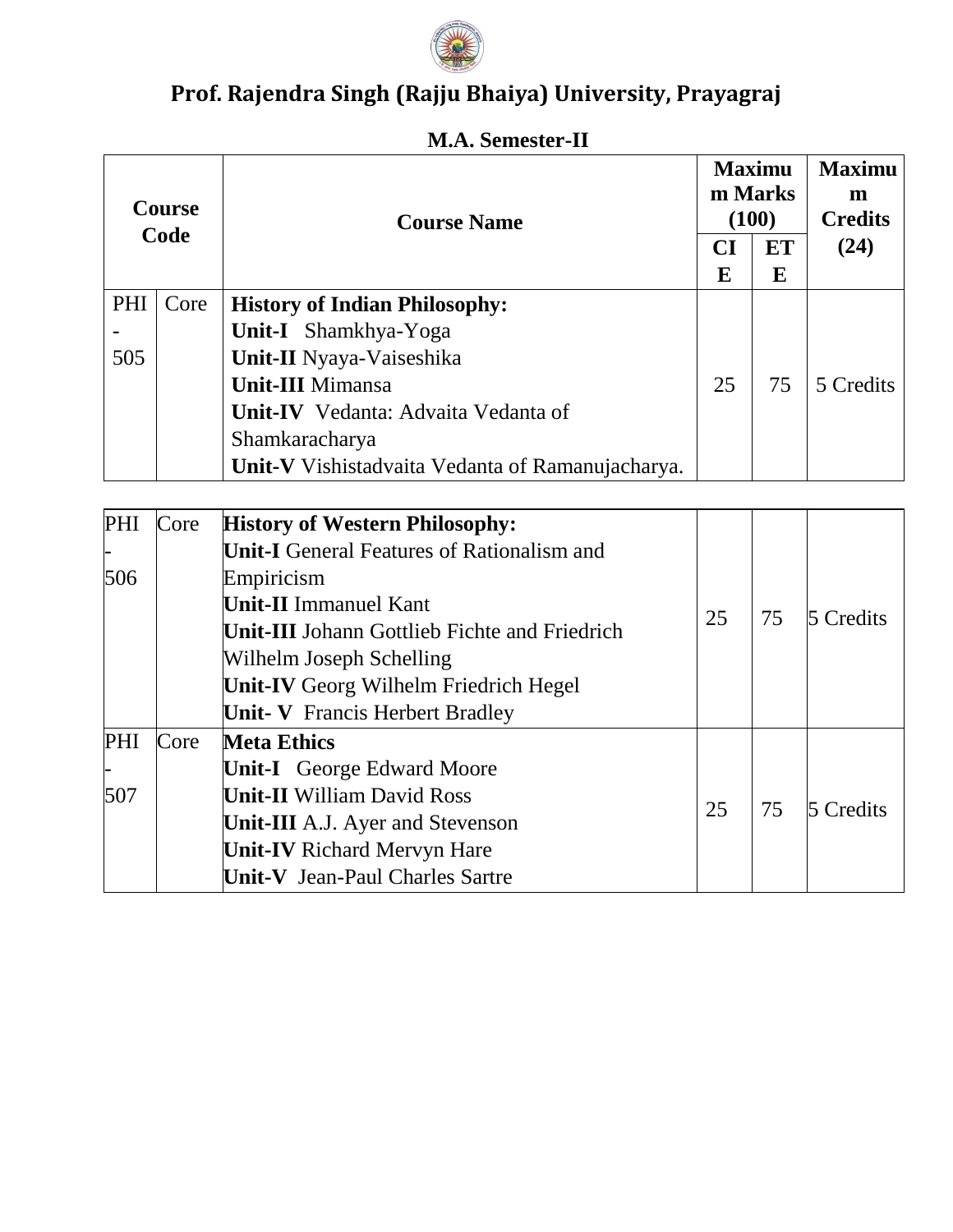

|           |       | <b>Symbolic Logic-II</b>                                                      |     |    |           |
|-----------|-------|-------------------------------------------------------------------------------|-----|----|-----------|
|           |       | <b>Unit-I</b> Multiply general proposition. Quantification                    |     |    |           |
|           |       | Rules. More on proving Invalidity.                                            |     |    |           |
| PHI       |       | Unit-II Logic truths involving quantifiers.                                   |     |    |           |
|           |       | Symbolizing relations. Arguments<br>involving                                 |     |    |           |
| 553       |       | relations.                                                                    |     |    |           |
|           |       | Unit-III Some attributes of relations. Identity and<br>definite descriptions. |     |    |           |
|           |       | Unit-IV Predicate variables and attributes. Definition                        |     |    |           |
| <b>Or</b> |       | and Deduction.                                                                |     |    |           |
|           |       | Unit-V Formal deductive systems. Attributes of                                |     |    |           |
|           |       | formal deductive systems. Logistic Systems.                                   |     |    |           |
|           |       | <b>or</b>                                                                     |     |    |           |
|           | Elect | <b>Comparative Religion-II</b>                                                |     |    |           |
| PHI       | ive   |                                                                               | 25  | 75 | 5 Credits |
|           |       | The Central<br>Unit-I<br>Concepts of<br>Judaism                               |     |    |           |
| 554       |       | Christianity, Islam and Zoroastrianism.                                       |     |    |           |
|           |       | <b>Unit-II Judaism</b>                                                        |     |    |           |
|           |       | <b>Unit-III</b> Christianity                                                  |     |    |           |
|           |       | <b>Unit-IV</b> Islam                                                          |     |    |           |
|           |       | <b>Unit-V</b> Zoroastrianism.                                                 |     |    |           |
|           |       | Possibility and Need of Comparative Religion,                                 |     |    |           |
|           |       | Communality and differences among religions, The                              |     |    |           |
|           |       | Nature of inter-religious dialogue and understanding,                         |     |    |           |
|           |       | religious experience, modes of understanding the                              |     |    |           |
|           |       | divine, The Theory of liberation, The Means for                               |     |    |           |
|           |       | attaining liberation, The God-Man relation<br>1n                              |     |    |           |
|           |       | Religions, World Views                                                        |     |    |           |
|           |       | (Weltanschaunngen) in Religious immortality, the                              |     |    |           |
|           |       | doctrine or incarnation & Prophet hood, Religious                             |     |    |           |
|           |       | hermeneutics, Religion and Moral social values,                               |     |    |           |
|           |       | Religion and Secular Society.                                                 |     |    |           |
| PHI       | Core  | <b>Minor Project</b>                                                          |     |    | 4 Credits |
|           |       |                                                                               | 100 |    |           |
| 532       |       |                                                                               |     |    |           |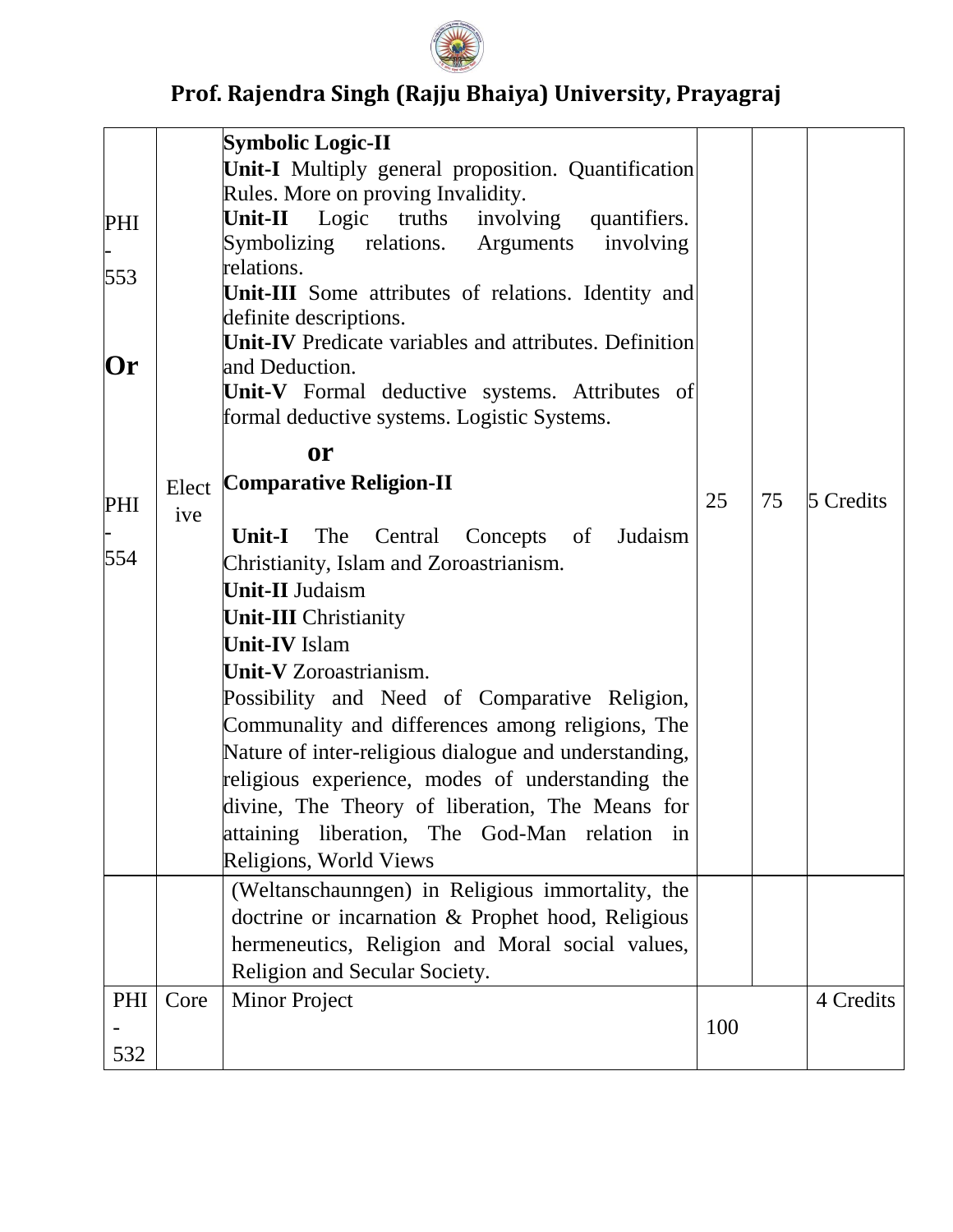

| Course<br>Code |                                                   | <b>Course Name</b>                                                                                                                                                                                          | <b>Maximum</b><br><b>Marks</b><br>(100)<br><b>CIE</b> | <b>ET</b>      | <b>Maximu</b><br>m<br><b>Credits</b><br>(24) |
|----------------|---------------------------------------------------|-------------------------------------------------------------------------------------------------------------------------------------------------------------------------------------------------------------|-------------------------------------------------------|----------------|----------------------------------------------|
| PHI<br>601     | $\mathbf C$<br>$\mathbf O$<br>$\mathbf r$<br>e    | <b>Contemporary Western Philosophy</b><br><b>Unit-I</b> Realism and Neo-Realism<br><b>Unit-II</b> George Edward Moore<br><b>Unit-III Bertrand Russell</b><br><b>Unit-IV</b> Logical Positivism and Analysis | 25                                                    | $\bf{E}$<br>75 | 5 Credits                                    |
| PHI<br>602     | $\mathsf{C}$<br>$\mathbf{O}$<br>$\mathbf r$       | <b>Unit- V</b> Ludwig Wittgenstein<br><b>Contemporary Indian Philosophy</b><br><b>Unit-I</b> Swami Vivekanand                                                                                               |                                                       |                |                                              |
|                | e                                                 | <b>Unit-II</b> Ravindra Nath Tagore<br><b>Unit-III</b> Sri Aurobindo<br><b>Unit-IV</b> Mohandas Karamchand Gandhi<br><b>Unit-V</b> Mohammad Iqbal                                                           | 25                                                    | 75             | 5 Credits                                    |
| PHI<br>603     | $\mathcal{C}$<br>$\mathbf{O}$<br>$\mathbf r$<br>e | <b>Philosophy of Shamkaracharya</b><br>Unit-I Source of Advaita Vedanta: Pre Badrayana<br>authors of Brahmasutra and their Philosophical<br>Problems.<br>Unit-II Badarayana's formulation of Advaita.       | 25                                                    | 75             | 5 Credits                                    |

#### **M.A. Semester-III**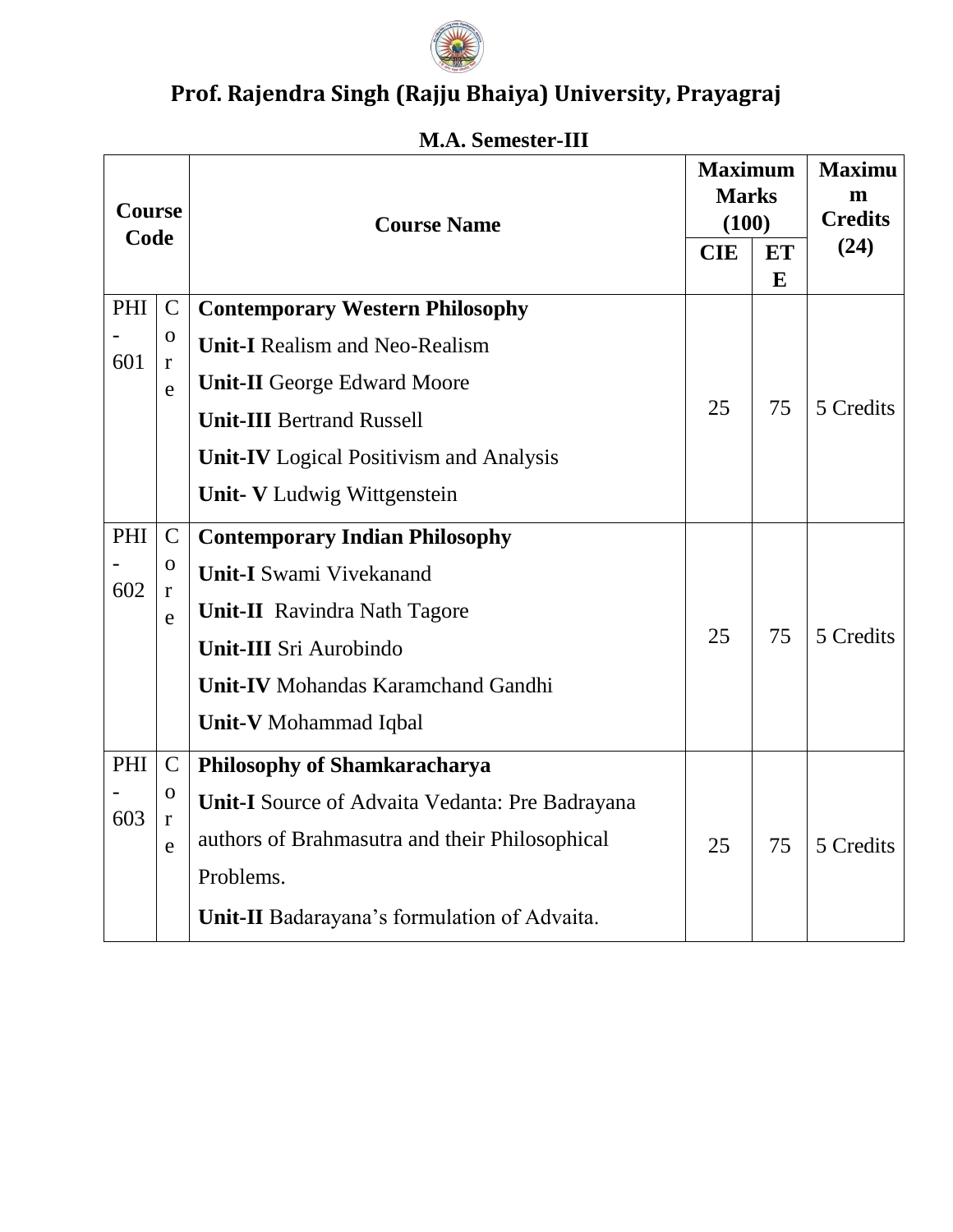

|     |                                | Shamkara's interpretation of Badarayana.                        |    |    |           |
|-----|--------------------------------|-----------------------------------------------------------------|----|----|-----------|
|     |                                |                                                                 |    |    |           |
|     |                                | Badrayana'a main contribution to advaita Vedanta.               |    |    |           |
|     |                                | Unit-III Gaudapadian revolution-Ajativada,                      |    |    |           |
|     |                                | Asparashayoga, Atmatattvada.                                    |    |    |           |
|     |                                | Unit-IV Works of Shamkara- Adyashbhasya,                        |    |    |           |
|     |                                | ब्रह्जिज्ञासधिकरण (अथातो ब्रह्म जिज्ञासा) जन्माधिकरण (जन्मददस्य |    |    |           |
|     |                                | यतः)                                                            |    |    |           |
|     |                                | Unit-V शास्त्रयानित्वाधिकरण (शास्त्रयोनित्वात्) समन्वयाधिकरण    |    |    |           |
|     |                                | (तत्तु समन्वयात)                                                |    |    |           |
|     |                                | <b>Immanuel Kant</b>                                            |    |    |           |
|     |                                | Unit-I Criticism, Reconciliation of rationalism and             |    |    |           |
|     |                                | Empiricism                                                      |    |    |           |
|     |                                | <b>Unit-II</b> Transcendental Aesthetics: Space and Time        |    |    |           |
|     |                                | <b>Unit-III</b> Transcendental Logic: Transcendental            |    |    |           |
| PHI |                                | analytic the categories of understanding, synthetic             |    |    |           |
| 651 |                                | unity of apperception.                                          |    |    |           |
|     | E                              | Unit-IV Proof for the existence of God                          |    |    |           |
|     | le                             | Unit-V Refutation of idealism, phenomena-nominal                |    |    |           |
|     | <sub>c</sub> t<br>$\mathbf{I}$ | and Agnosticism of experiences.                                 | 25 | 75 | 5 Credits |
| Or  | $\overline{\mathbf{V}}$        | or                                                              |    |    |           |
|     | e                              | Sri Aurobindo                                                   |    |    |           |
|     |                                | <b>Unit-I</b> Introduction to Shri Aurobindo's Philosophy of    |    |    |           |
| PHI |                                | Integralism.                                                    |    |    |           |
| 652 |                                | <b>Unit-II</b> Double Negation, Refutation of Idealism and      |    |    |           |
|     |                                | Materialism.                                                    |    |    |           |
|     |                                | <b>Unit-III</b> Concept of Absolute, Logic of Infinite.         |    |    |           |
|     |                                | <b>Unit-IV</b> Refutation of Mayavada.                          |    |    |           |
|     |                                | Unit-V Theory of Evolution.                                     |    |    |           |
|     |                                |                                                                 |    |    |           |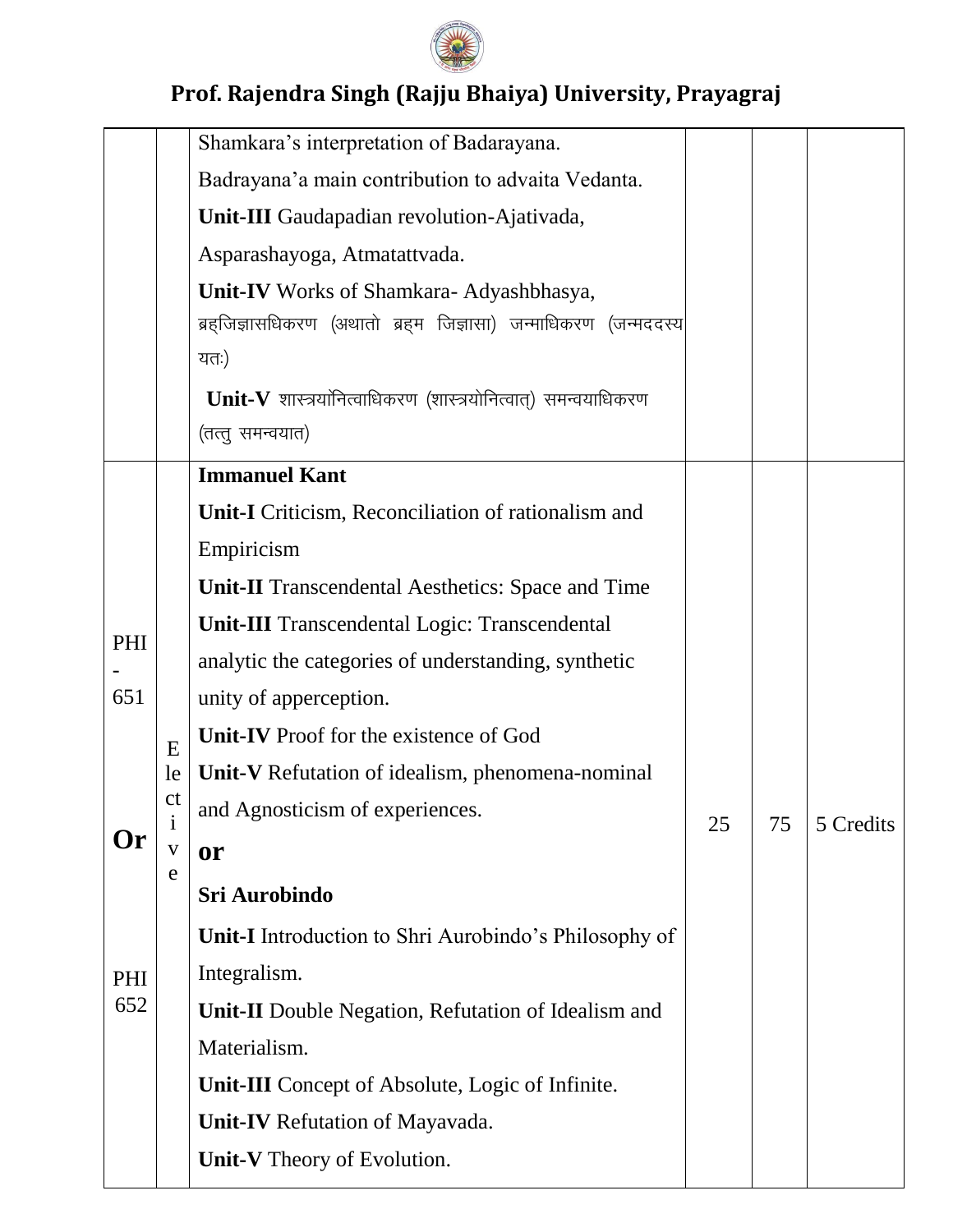

|     |              | $PHI \,   \, C \,  $ Minor Project | 100 | 4 Credits |
|-----|--------------|------------------------------------|-----|-----------|
|     | U            |                                    |     |           |
| 631 | $\mathbf{A}$ |                                    |     |           |
|     | e            |                                    |     |           |

#### **M.A. Semester-IV**

| <b>Course Code</b> | <b>Course Name</b>                                                                                                                                                                                                                                                                                                                                                                                                                                                                                                        | Maximu m<br><b>Marks</b><br>(100) |         | <b>Maximu</b><br>m<br><b>Credits</b> |  |
|--------------------|---------------------------------------------------------------------------------------------------------------------------------------------------------------------------------------------------------------------------------------------------------------------------------------------------------------------------------------------------------------------------------------------------------------------------------------------------------------------------------------------------------------------------|-----------------------------------|---------|--------------------------------------|--|
|                    |                                                                                                                                                                                                                                                                                                                                                                                                                                                                                                                           | <b>CIE</b>                        | ET<br>E | (24)                                 |  |
| PHI605 Core        | <b>Contemporary Western Philosophy</b><br><b>Unit-I</b> General Features of Existentialism-<br>Kierkegaard<br><b>Unit-II</b> Jaspers and Jean-Paul Charles Sartre<br><b>Unit-III Martin Heidegger</b><br><b>Unit-IV</b> Phenomenology<br><b>Unit-V</b> Pragmatism                                                                                                                                                                                                                                                         | 25                                | 75      | 5 Credits                            |  |
| PHI606 Core        | <b>Contemporary Indian Philosophy</b><br><b>Unit-I</b> Radhakrishnan<br>Unit-II K.C. Bhattacharya<br>Unit-III J. Krishnamurthy<br><b>Unit-IV M.N. Roy</b><br><b>Unit-V</b> B.R. Ambedkar                                                                                                                                                                                                                                                                                                                                  | 25                                | 75      | 5 Credits                            |  |
| PHI607 Core        | Philosophy of Adi Shankaracharya<br>आनन्दएयाधिकरण<br><b>Unit-I</b><br>Tarkapada Refutation of<br>Samkhya, Vaishesika.<br>Unit-II Refutation of Sarvastivadi Bauddhya View.<br>Buddha Vijnanavad and Anekantvada of Jainism.<br><b>Unit-III</b> Refutation of Pashupati and Panchratra<br>Views. Shankara's View on Self, World. Unit-IV<br>Theory of Maya and God.<br>Unit-V Shanara's Views on Mokshya, Tark, Shruti<br>$ $ and Aprokshanubhuti (मोक्ष, तर्क, श्रुति, अपरोक्षानुभूति) .<br>Shankara as Crypto Buddhisyt. | 25                                | 75      | 5 Credits                            |  |